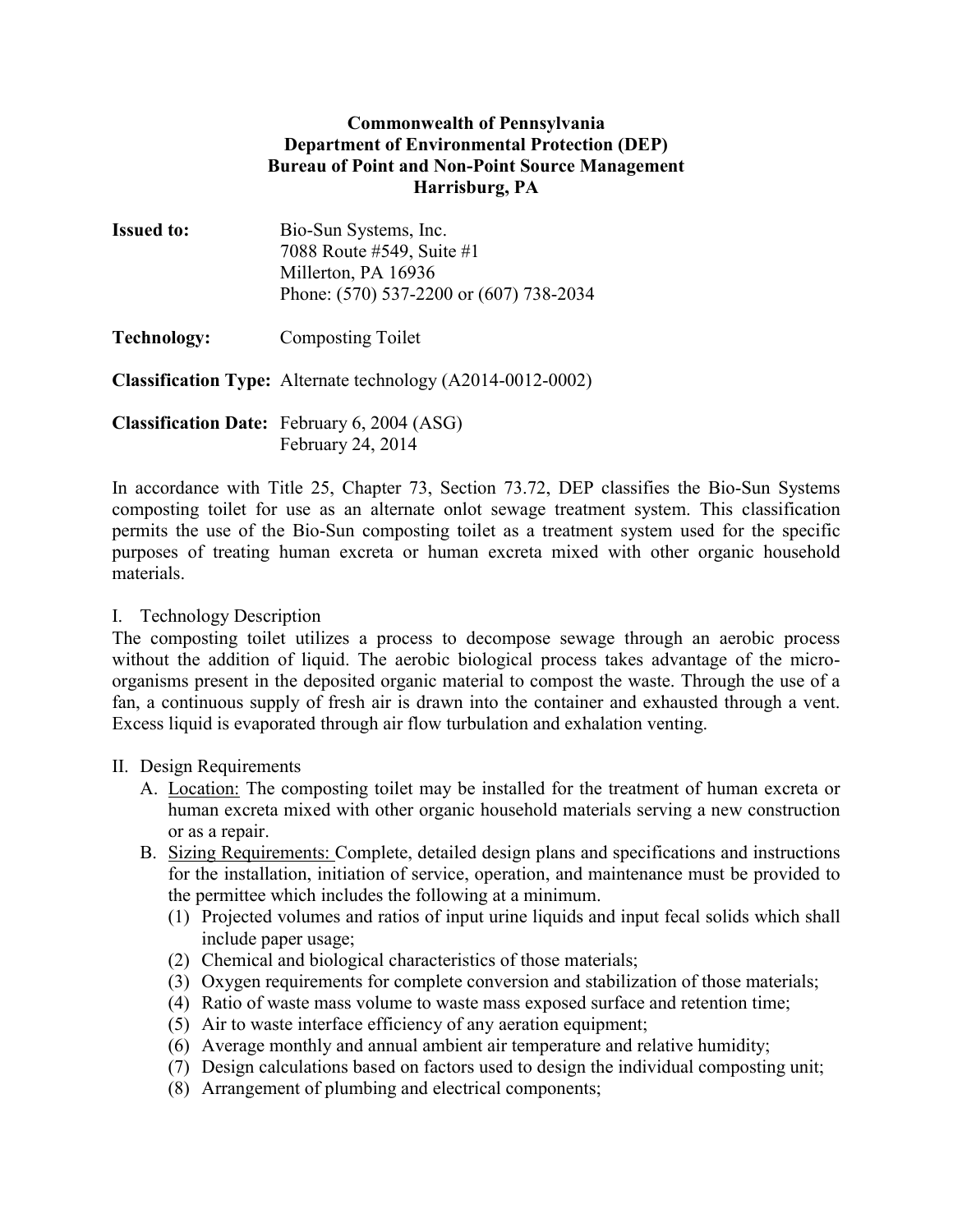Page 2 of 4

- (9) Parts lists for replacement parts;
- C. Construction:
	- (1) An onsite preconstruction conference attended by the sewage enforcement officer, designer, installer, and the property owner prior to construction is recommended.
	- (2) The composting toilet must be designed and installed as a custom, integral part of a building or structure.
	- (3) Materials: All materials proposed for use in the construction of the composting device (containment used to compost organic matter) must be durable and watertight, preclude infiltration of groundwater and prevent the escape of any liquids.
	- (4) Structural Soundness: Construction must be designed to withstand hydrostatic pressures when the composting device is full and withstand earth pressures when the composting chamber is either full or empty.
	- (5) The composting device is constructed to prevent the entry of insects into any component in which biological activity is intended to occur except for entry points where wastes are intended to be deposited under normal usage.
	- (6) The design distance between the upper surface of the seat and the untreated waste is not less than 12 inches unless a leveling device or cleanable barrier is included in the design.
	- (7) Water inlets must be protected against back siphoning or backflow by an air gap or vacuum breaker.
	- (8) Component parts subject to malfunction, wear, or requiring maintenance must be accessible.
	- (9) Electrical work, equipment and materials must comply with the National Electrical Manufacturers Association standards and the National Electric Code.
- III. Minimum Maintenance Standards
	- A. Warranty:

The manufacturer of the Bio-Sun composting toilet must provide a minimum 2-year warranty on all defects due to materials or workmanship.

- B. Sampling and monitoring to determine if the composting unit is functioning within the performance specifications prescribed by NSF 41 must include the following at a minimum:
	- (1) All sample collection methods shall be in accordance with EPA/625/R-92/013, Appendix F, Section 1.2 and the modifications described by Section III.B(2) and Section III.B(3).
	- (2) Solid and liquid end products shall be collected when the user is first required to remove each of these end products from the system.
	- (3) End products shall be sampled at the location specified by the manufacturer as the point for product removal and collected in sufficient volume to measure all of the parameters necessary for evaluation. The solid end product shall consist of a minimum of 5 core samples of approximately equal weight or volume. The collection of core samples shall be evenly distributed and representative of the entire clean-out finishing box port. The 5 solid samples shall be collected, mixed together, and placed in 1 container. If applicable, 5 samples of liquid products shall also be collected, mixed together, and placed in 1 sample container. Both the solid and liquid product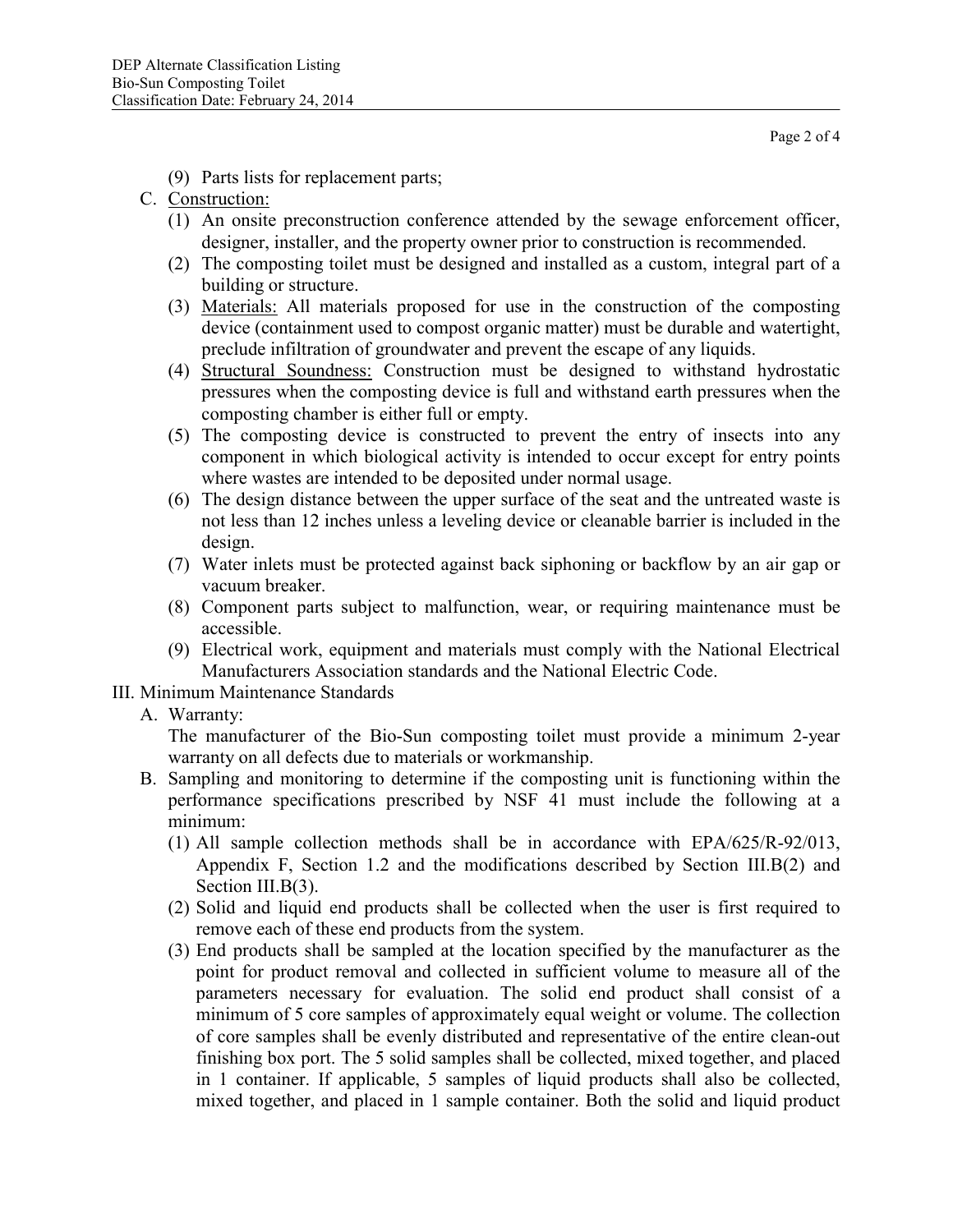samples shall be analyzed for the parameters described by Section III.B.6. Each core sample must be collected by a commercial laboratory that certifies the validity of the sample location. Samples shall be representative of end product material. Sampling of non-end product material such as bulking agents or bedding materials shall be avoided.

- (4) All devices shall provide for containment of liquid. The volume of the liquid end product that accumulates during the test shall not exceed the designed liquid storage capacity of the system. If the system is designed for liquid product discharge, the discharged volume shall not exceed the manufacturer's designed discharge rate. Liquid containment shall be evaluated weekly.
- (5) Odor (Gas) emitted from the vent system shall be nonoffensive at ground level, and there shall be nonoffensive odors at the toilet seat at all times. Odor shall be evaluated weekly*.*
- (6) Solid end products shall not produce an objectionable odor immediately following removal from the system. Tests must also be conducted for fecal coliform and moisture content. Moisture content of the solid end product shall not exceed 65 percent by weight. The sample must not contain fecal coliforms in excess of 200 MPN per gram.
- (7) Liquid end products shall not produce an objectionable odor immediately following removal from the system. Liquid end products shall not contain fecal coliform in excess of 200 MPN per 100 ml.
- IV. Permitting Requirements
	- A. Composting toilets that bear the seal of the NSF under Standard 41 as prescribed by Section 73.65 may be permitted by the SEO as a conventional component. Components that adhere to the Bio-Sun Composting Toilet listing may be independently reviewed and permitted as an alternate component by the sewage enforcement officer. All other proposals under this listing must be submitted to the Department for review and comment.
	- B. The manufacturer's representative must meet with the property owner within one (1) month of system start-up and/or occupancy of the dwelling and with the local agency's SEO upon request, to explain the operation and maintenance of the system and provide written instructions to the property owner that includes:
		- (1) An Operation and Maintenance Manual;
		- (2) The locations of all parts of the system;
		- (3) A commitment that the manufacturer's service provider will investigate and troubleshoot system problems;
		- (4) Contact information for the manufacturer, the manufacturers' representatives, and manufacturer's service provider;
	- C. A signed statement by a representative of the manufacturer certifying the items in Section II must be attached to the permit application and permit. A copy of each completed permit application must be sent to DEP regional and central offices by the SEO. This mailing is in addition to the normal transmittal of permit applications.